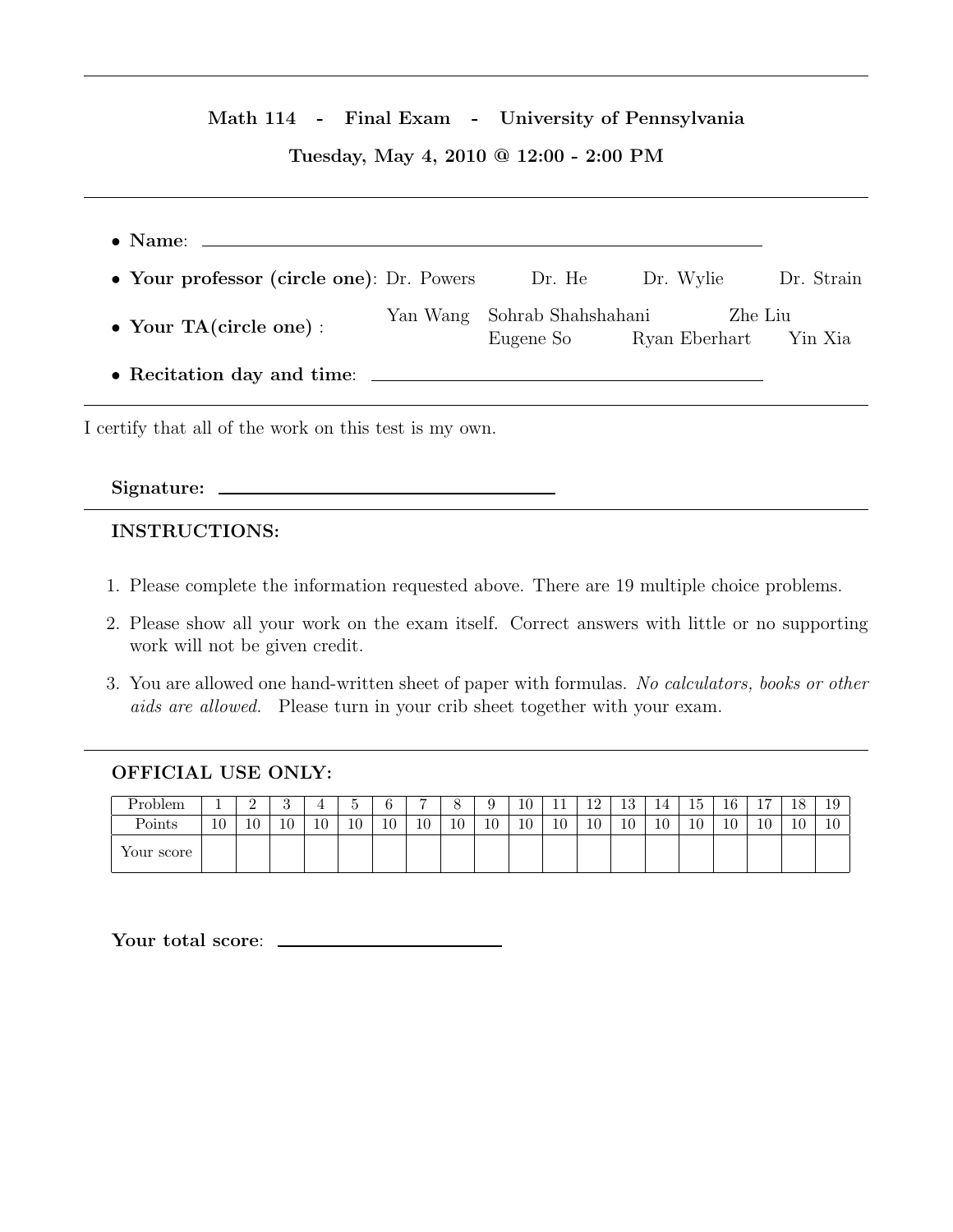- 1. Let P be the plane that contains the points  $(2, 1, 3)$ ,  $(2, 2, 4)$ , and  $(1, 1, 6)$ . What is the distance from  $P$  to the point  $(1, 1, 1)$ ?
	- $(a) \frac{5}{\sqrt{1}}$  $\frac{5}{11}$  \*\* (b)  $\frac{5}{3}$  $(c) \frac{5}{\sqrt{1}}$ 13 (d)  $\frac{8}{\sqrt{1}}$ 11 (e)  $\frac{8}{3}$  $(f) \frac{8}{\sqrt{1}}$ 13  $(g) \frac{13}{\sqrt{1}}$ 11  $(h) \frac{11}{\sqrt{1}}$ 13

2. Where does the the plane that contains both of the lines

$$
L_1 = <3-t, -4+t, 4+2t> \& L_2 = <3+t, -4+t, 4-t>,
$$

intersect the x-axis?

(a) 
$$
x = 4
$$
  
\n(b)  $x = 6$   
\n(c)  $x = 3$   
\n(d)  $x = 7$  \*\*  
\n(e)  $x = -4$   
\n(f)  $x = -6$   
\n(g)  $x = -3$   
\n(h)  $x = -7$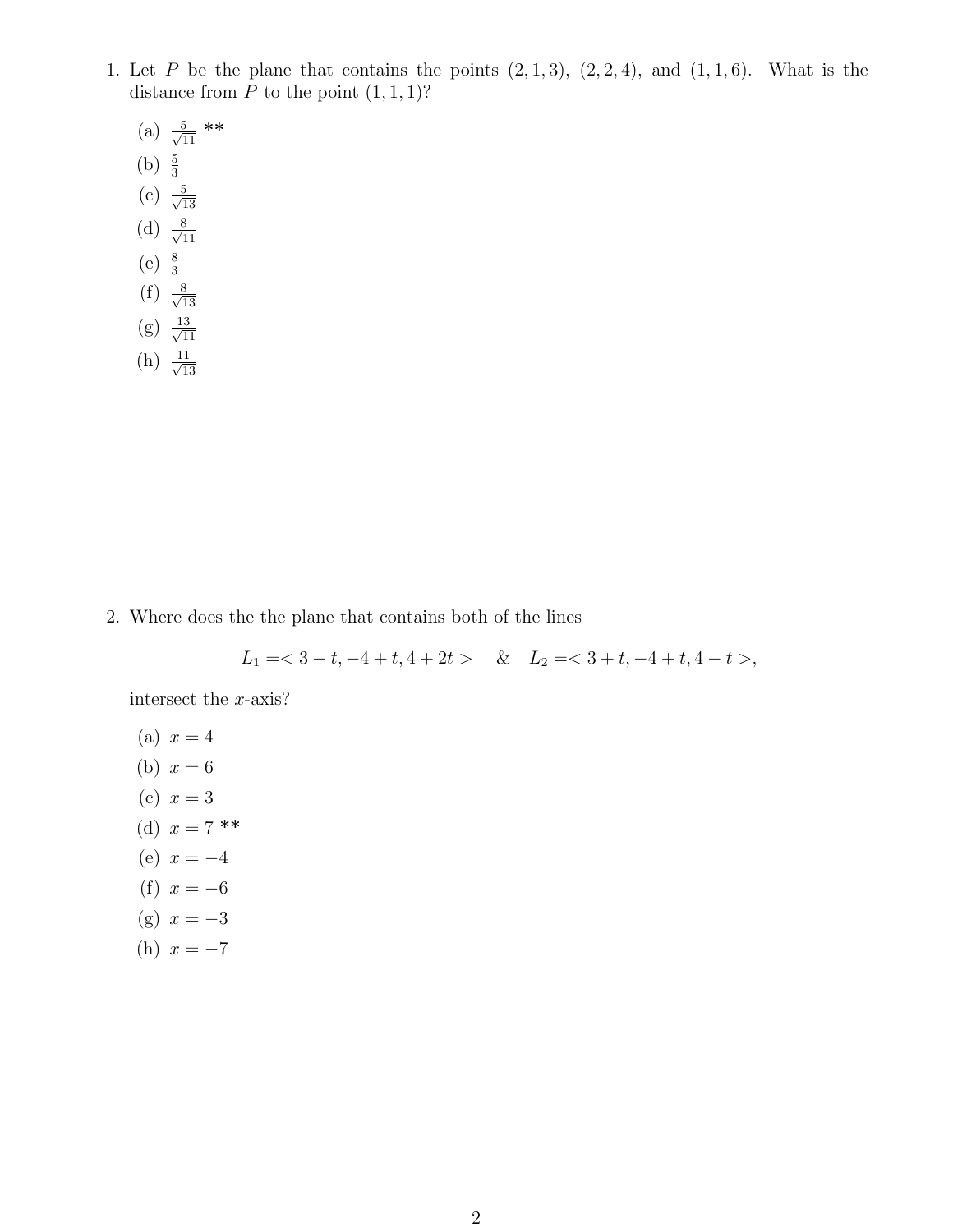- 3. Consider the surface  $z = x^2 + 2y^2 2x + 4y$ . At one point  $\langle x_0, y_0, z_0 \rangle$  the tangent plane to the surface is parallel to the  $xy$ -plane. What is the z-coordintate of that point?
	- $(a) -3$ \*\*
	- $(b) -1$
	- (c) 0
	- (d) 4
	- (e) 6
	- (f) 7
	- (g) 9
	- (h) 10

4. Find the maximum of the function  $f(x, y, z) = 2x + 3y - 2z$  in the region

$$
4x^2 + 6y^2 + 2z^2 \le 18.
$$

- (a) 0
- (b) 1
- (c) 3
- (d) 4
- (e) 6
- (f) 9 \*\*
- (g) 12
- (h) 20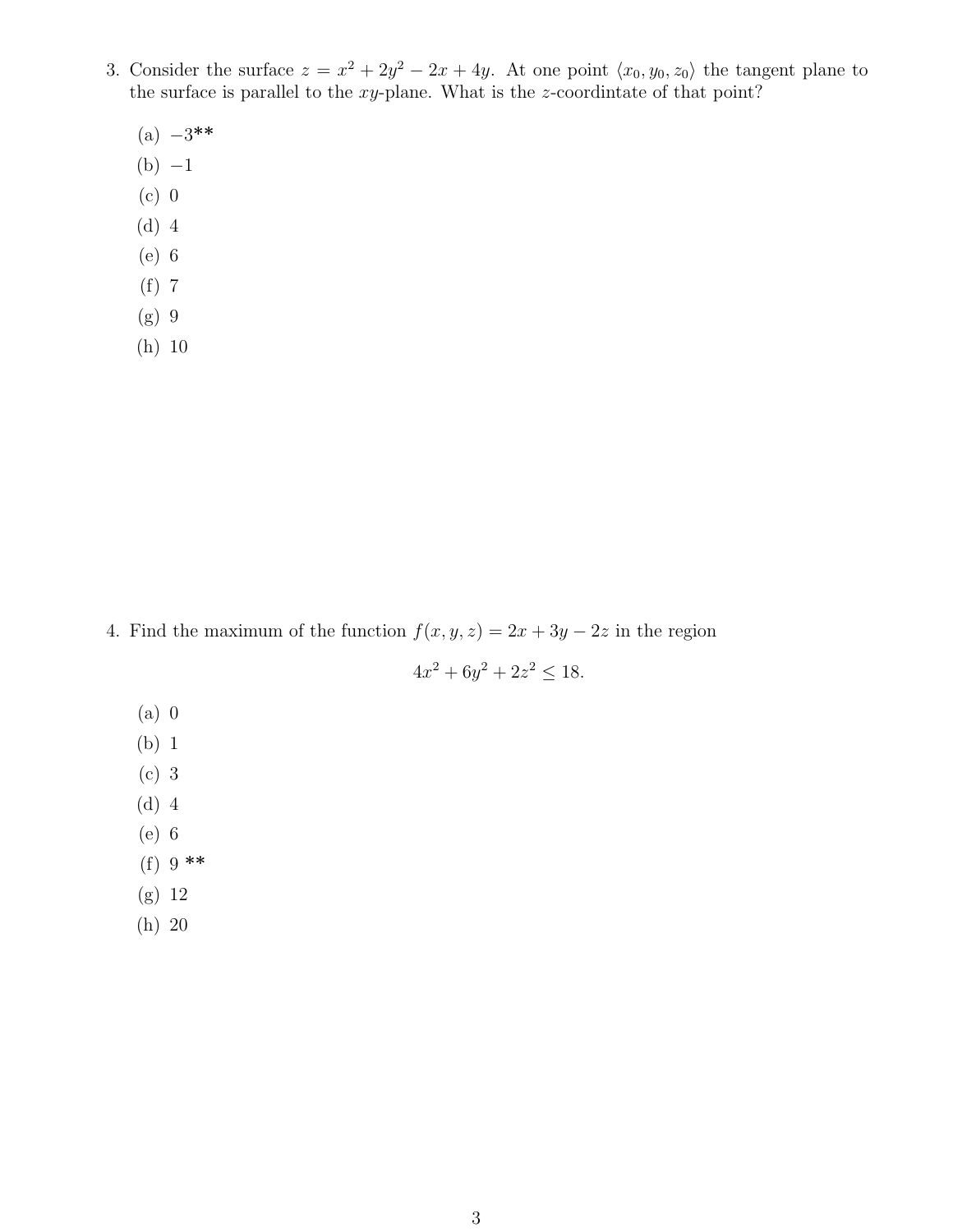- 5. The function  $y(t)$  satisfies the equation  $\frac{dy}{dt} + 2ty = y$  and  $y(0) = 5$ . What is  $y(1/2)$ ?
	- (a) 5
	- (b) 0
	- (c)  $e^{1/4}$
	- (d)  $5e^{1/4}$  \*\*
	- $(e) -5e^{1/4}$
	- $(f) -e^{1/4}$
	- $(g) -5$
	- $(h)$   $e$

6. Jack and Jill plan to evaluate the line integral

$$
\int_C \mathbf{F} \cdot d\mathbf{r},
$$

along a path in the xy-plane from  $(0, 0)$  to  $(1, 1)$ . The force field is

$$
\mathbf{F}(x, y) = (x + 2y, -x + y^2).
$$

Jack chooses the path that runs along the x-axis from  $(0,0)$  to  $(1,0)$  and then runs along the vertical line  $x = 1$  from  $(1, 0)$  to the final point  $(1, 1)$ . Jill chooses the direct path along the diagonal line  $y = x$  from  $(0, 0)$  to  $(1, 1)$ . Whose line integral is larger and by how much?

- (a) Jack's by  $5/2$
- (b) Jack's by 2
- (c) Jack's by 1
- (d) They are equal.
- (e) Jill's by 1
- (f) Jill's by  $3/2$  \*\*
- (g) Jill's by 4
- (h) Jill's by  $9/2$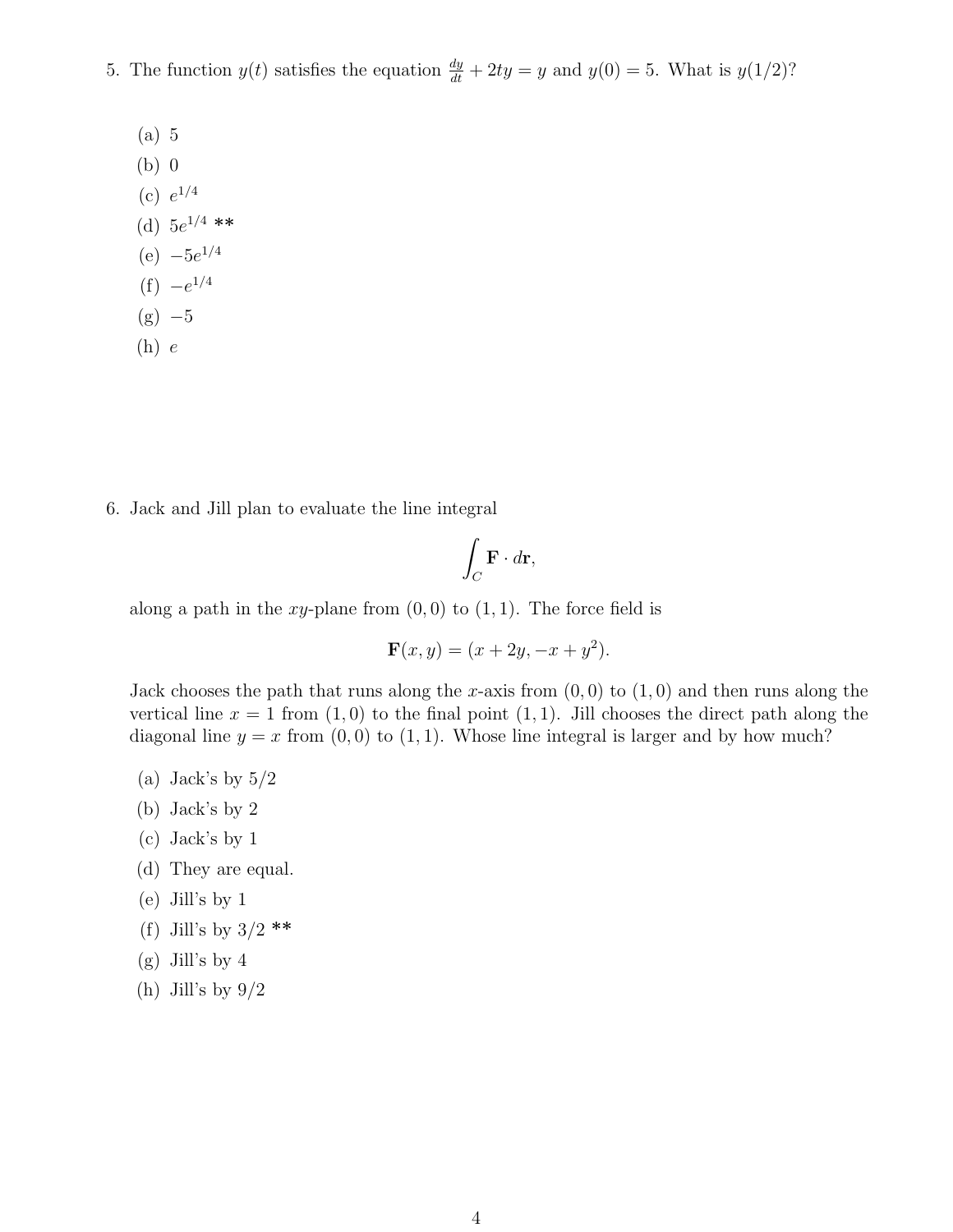7. Find the integral of the function  $F(x, y, z) = z$  in the region E consisting of the top half of a sphere of radius 2 divided by the volume of that region which is  $V = 16\pi/3$  (i.e. the region E is  $z \ge 0$  and  $x^2 + y^2 + z^2 \le 4$ :

Compute: 
$$
\overline{z} = \frac{1}{V} \iiint_E z \, dV.
$$

- (a) 1/3
- (b) 1/2 √
- (c) 1/ 2
- (d)  $3/4$  \*\*
- (e)  $\pi/4$
- (f)  $\sqrt{2}$
- (g)  $\pi/2$
- (h)  $3/\pi$

8. Calculate the following integral

$$
\int_{2}^{4} \int_{\frac{y-2}{2}}^{1} e^{(x^2)} dx dy.
$$

(You may need to change the order of integration.)

- (a) 2e
- (b)  $e-1$  \*\*
- (c)  $1 \frac{1}{e}$ e
- (d)  $\sqrt{e}-1$
- (e)  $1 \frac{1}{\sqrt{2}}$ e
- (f)  $2e^2 2$
- $(g) 2\sqrt{2}$
- (h)  $4e 2$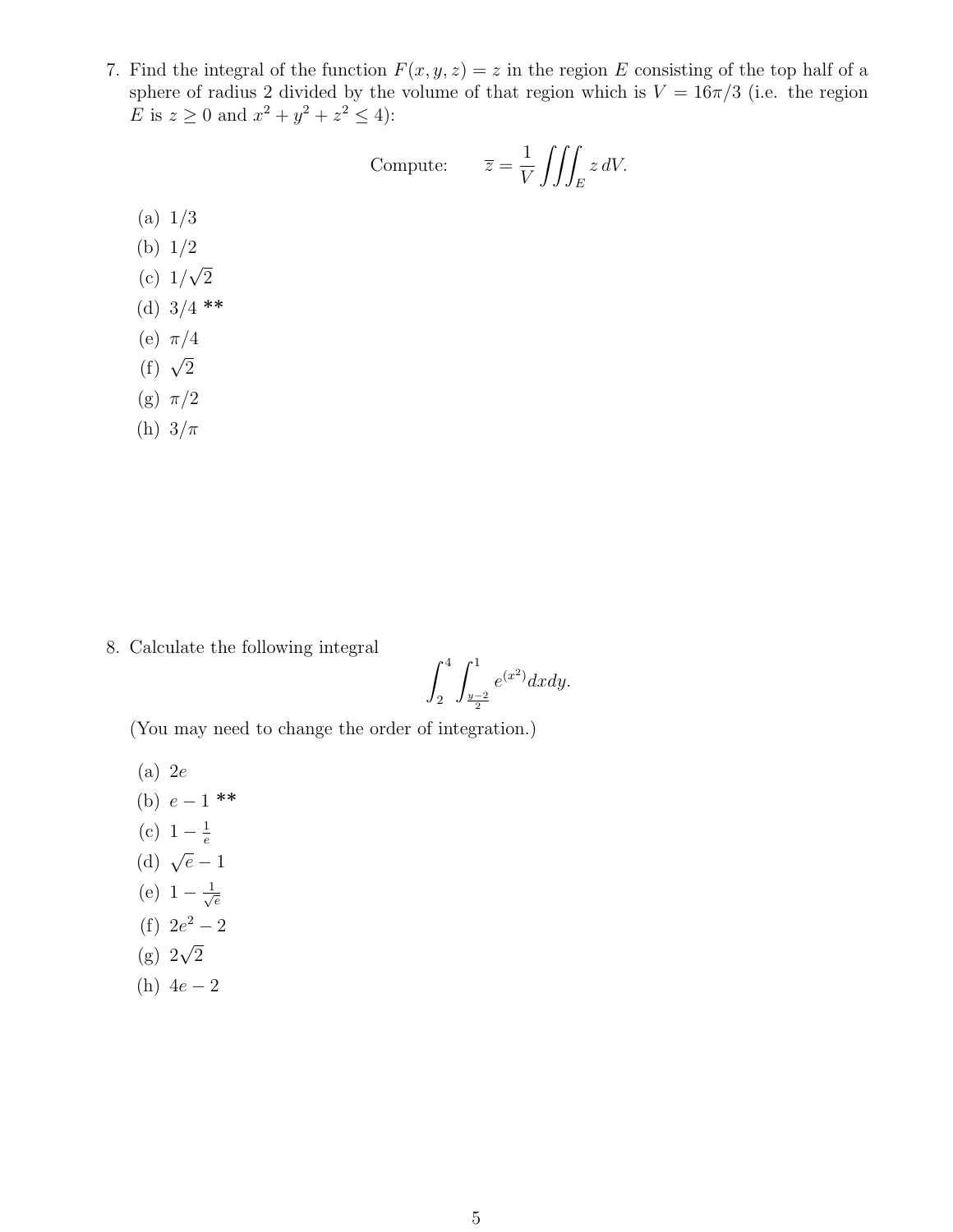9. Use a double integral to find the area of the region enclosed by the curve

 $r = \sqrt{\cos(\theta)},$ 

when  $-\frac{\pi}{2} \leq \theta \leq \frac{\pi}{2}$  $\frac{\pi}{2}$ . (a)  $\frac{1}{2}$ (b)  $\frac{46\pi}{27}$ (c)  $\frac{\pi}{4}$ (d)  $\frac{\pi}{8}$ (e)  $\frac{\pi}{16}$ (f) 1 \*\* (g)  $46\pi$ (h)  $4\pi$ 

10. The electrical potential  $V$  is given by

$$
V(x, y, z) = x^2 - y^2 - z^2.
$$

In which direction does the potential increase most rapidly at  $(1, 1, 0)$ ?

- (a)  $(1, 1, 0)$
- (b)  $(-2, 2, 0)$
- (c)  $(2, 2, 0)$
- (d)  $(-2, -2, 0)$
- (e) (1, 0, 0)
- (f)  $(1, 1, 0)$
- (g)  $(1, -1, 0)$  \*\*
- $(h)$   $(1, 1, 1)$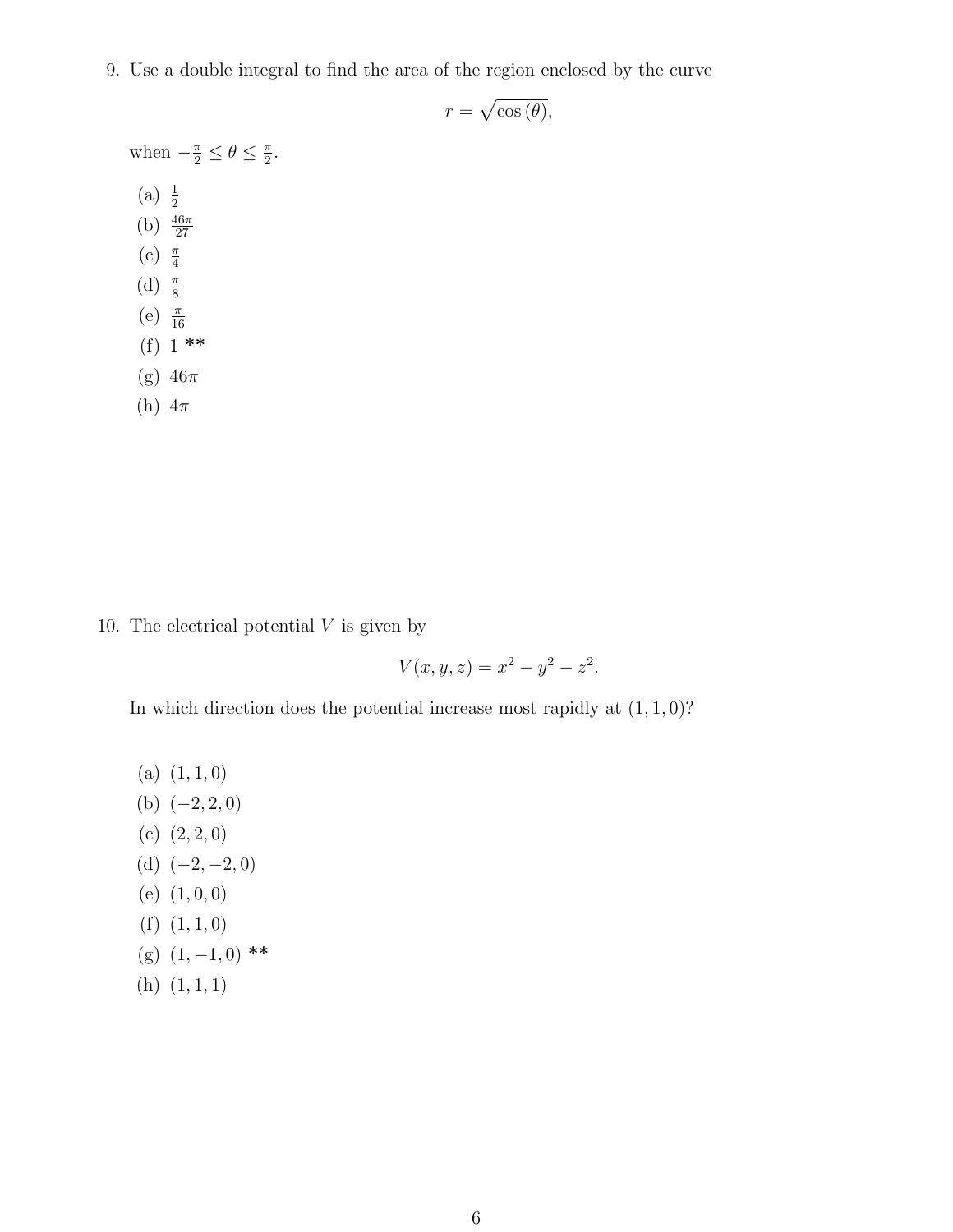- 11. Consider the function  $f(x, y) = -2x^3 + 3x^2 + 2y^2 4y$ . Find the two critical points and determine their type.
	- (a) local min at  $(x, y) = (0, 1)$ , local min at  $(x, y) = (1, 1)$ .
	- (b) local min at  $(0, 1)$ , saddle at  $(1, 1)$ . \*\*
	- (c) local min at  $(0, 1)$ , local max at  $(1, 1)$ .
	- (d) saddle at  $(0, 1)$ , local min at  $(1, 1)$ .
	- (e) saddle at  $(0, 1)$ , saddle at  $(1, 1)$ .
	- (f) saddle at  $(0, 1)$ , local max at  $(1, 1)$ .
	- (g) local max at  $(0, 1)$ , local min at  $(1, 1)$ .
	- (h) local max at  $(0, 1)$ , saddle at  $(1, 1)$ .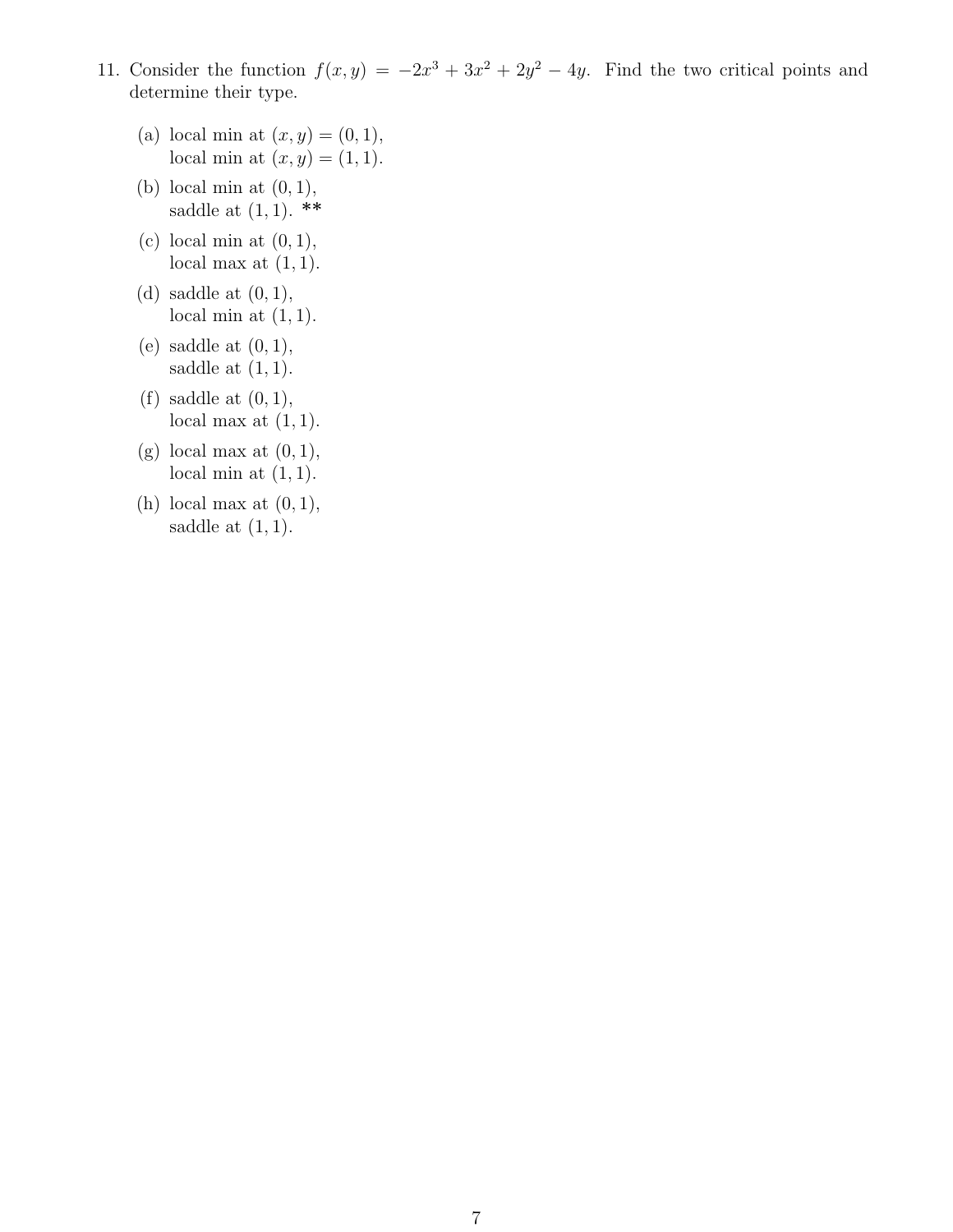12. Compute the work done by the force

$$
\mathbf{F}(x, y, z) = \langle 2x, 3y, -z \rangle
$$

along the path

$$
\mathbf{r}(t) =  \qquad 0 \le t \le 1.
$$

Hint: This is given by the line integral

$$
W = \int_C \mathbf{F} \cdot d\mathbf{r}
$$

- $(a) -2$  $(b) -1$
- (c) 0
- (d) 1
- (e)  $2$  \*\*
- (f) 3
- (g) 4
- (h) 5

#### 13. Compute the integral

$$
\iint_{R} \cos\left(\frac{x-y}{x+y}\right) dA
$$

where R is the region inside the triangle with vertices  $(0, 0)$ ,  $(0, 1)$ , and  $(1, 0)$ .

 $(a) -$ √ 2 (b)  $\frac{\pi}{4}$ (c)  $1 - \cos(1)$ (d)  $1 - \frac{1}{\sqrt{2}}$ 2 (e)  $\frac{\pi}{2}$  $(f) \frac{\sin(1)}{2}$  \*\* (g) 0 (h)  $\sin(1) - \cos(1)$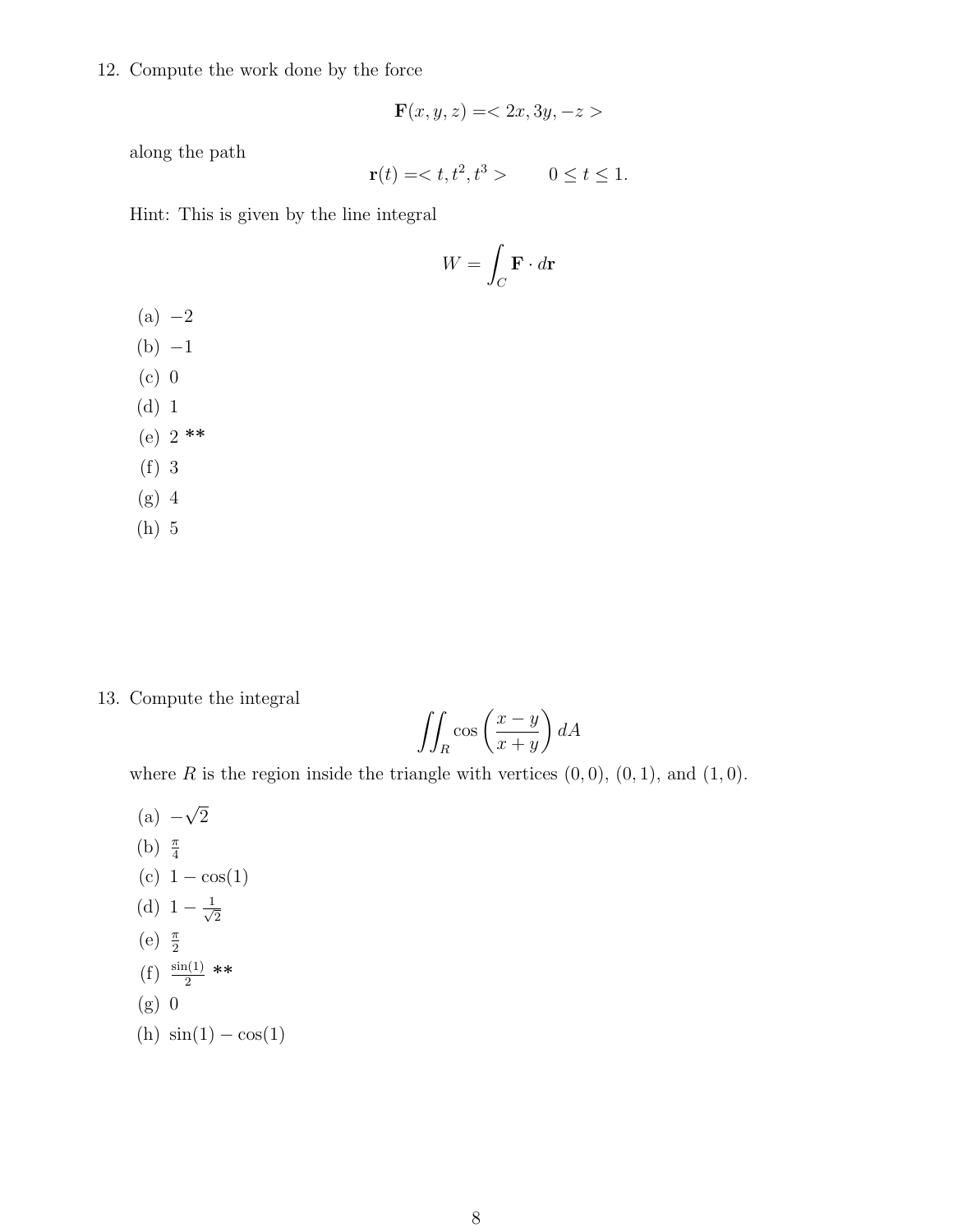- 14. Suppose a tennis canon located at ground level fires a ball at a 45<sup>°</sup> angle to the ground with a speed of 80 feet per second. In calculating the trajectory of the ball you may exclude the effect of air resistance and assume the only force acting on the ball is gravity which accelerates the ball downward at a rate of 32 feet per second. How high is the ball at its highest point?
	- (a) 20 feet
	- (b)  $20\sqrt{2}$  feet
	- (c) 32 feet
	- (d) 50 feet \*\*
	- (e)  $50\sqrt{2}$  feet
	- (f) 64 feet
	- (g)  $64\sqrt{2}$  feet
	- (h) 100 feet

15. Let  $\kappa(x)$  be the curvature of the parabola  $y = x^2$  at  $(x, x^2)$ . What is maximal value of  $\kappa(x)$ ?

- (a) 1/2
- (b)  $2$  \*\*
- (c) 1
- (d) 4
- (e) 1/4
- (f) 3
- (g) 1/3
- (h) 0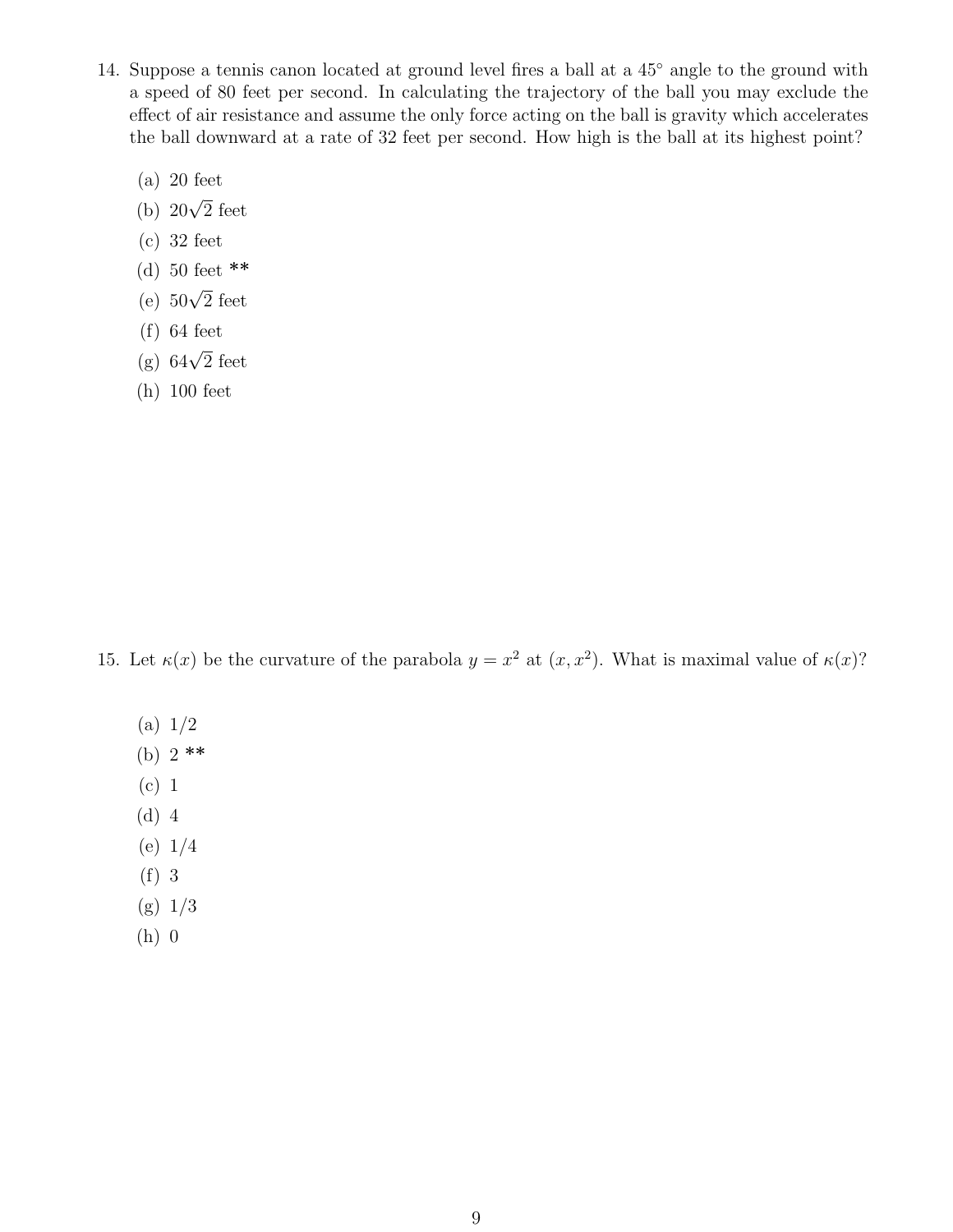16. A helix has the vector equation  $\mathbf{r}(t) = (\cos t, \sin t, 3t)$ . Find the arc length from  $\mathbf{r}(0)$  to  $\mathbf{r}(2\pi)$ .

- (a)  $2\pi$
- (b)  $4\pi$
- (c)  $2\sqrt{10}\pi$  \*\*
- (d)  $2\sqrt{2}\pi$
- (e)  $\sqrt{10}\pi$
- (f)  $\sqrt{2}\pi$
- (g)  $4\sqrt{2}\pi$
- (h)  $20\pi$

- 17. What is the volume of the region above the plane  $z = 2$  and inside the sphere  $x^2 + y^2 + z^2 = 9$ . (i.e.  $z \ge 2$  and  $x^2 + y^2 = z^2 \le 9$ )?
	- (a)  $2\pi$
	- (b)  $\frac{8\pi}{3}$  \*\*
	- (c)  $\frac{5\pi}{2}$
	- (d)  $4\pi$
	-
	- (e)  $\frac{9\pi}{4}$
	- $(f) \frac{11\pi}{3}$
	- (g)  $7\pi$